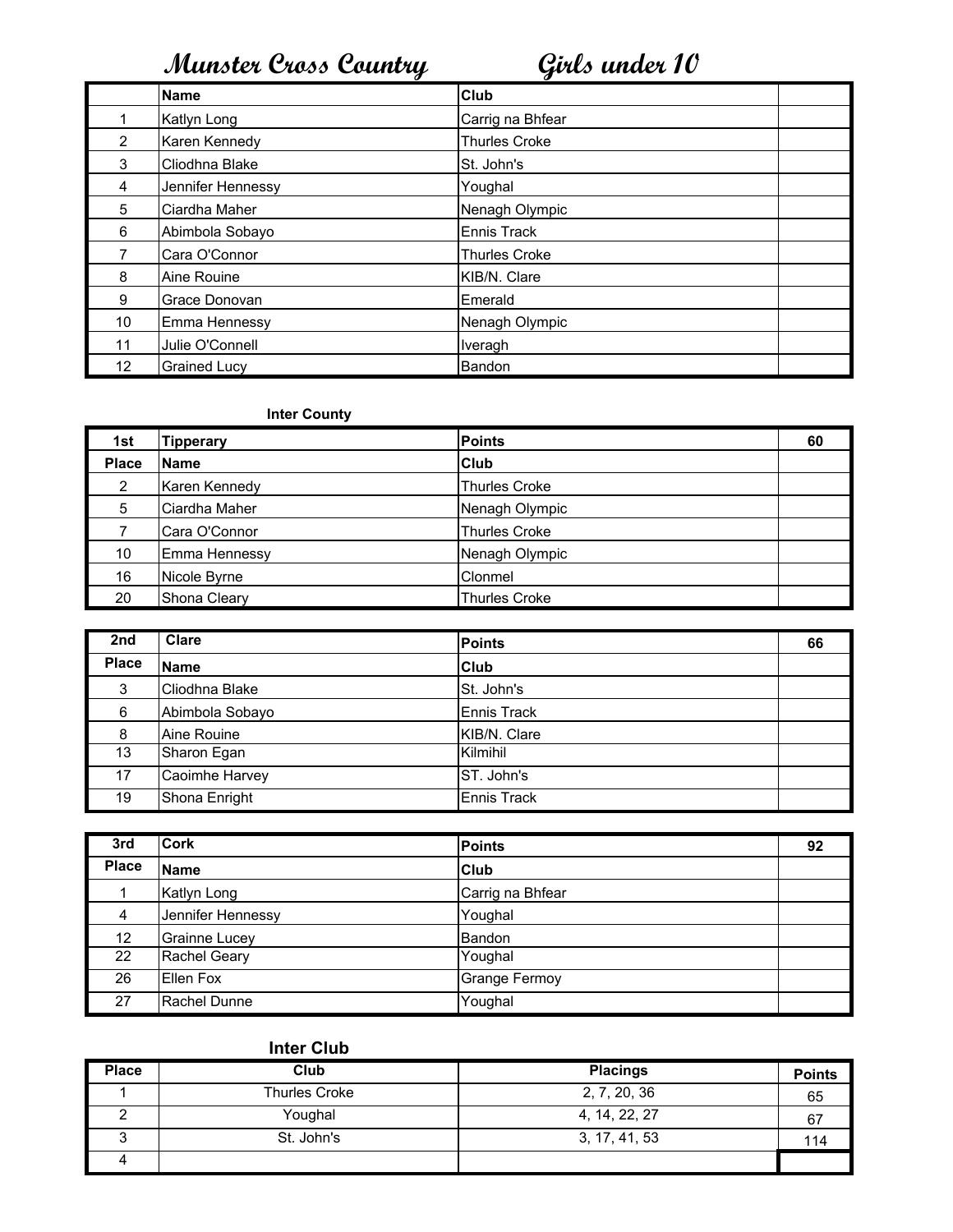|                 | <b>NAME</b>         | <b>CLUB</b>          |
|-----------------|---------------------|----------------------|
|                 | Dean Crowley        | Gneeveguilla         |
| 2               | <b>Adam Buckley</b> | <b>West Muskerry</b> |
| 3               | Fergus Curtin       | Youghal              |
| 4               | Cormac McCann       | Ferrybank            |
| 5               | Wayne Linnane       | St. Mary's Clare     |
| 6               | Diarmuid Clancy     | Youghal              |
|                 | Dylan Kearns        | Ferrybank            |
| 8               | Gavin Dunne         | <b>Thurles Croke</b> |
| 9               | Conor Stakelum      | <b>Thurles Croke</b> |
| 10              | Tom Deasy           | Belgooly             |
| 11              | Owen Noctor         | Clonmel              |
| 12 <sup>°</sup> | Martin Draper       | Bandon               |

### **Inter County**

| 1st             | <b>Cork</b>          | <b>Points</b>        | 48 |
|-----------------|----------------------|----------------------|----|
| <b>Place</b>    | <b>IName</b>         | Club                 |    |
| 2               | <b>Adam Buckley</b>  | <b>West Muskerry</b> |    |
| 3               | Fergus Curtin        | Youghal              |    |
| 6               | Diarmuid Clancy      | Youghal              |    |
| 10              | Tom Deasy            | Belgooly             |    |
| 12 <sub>2</sub> | <b>Martin Draper</b> | Bandon               |    |
| 15              | Barry Shanahan       | Leevale              |    |

| 2nd          | <b>Clare</b>         | <b>Points</b> | 103 |
|--------------|----------------------|---------------|-----|
| <b>Place</b> | <b>Name</b>          | Club          |     |
| 5            | <b>Wayne Linnane</b> | St.Mary's     |     |
| 13           | <b>Brian Devitt</b>  | Ennis Track   |     |
| 17           | Paul Martin          | Ennis Track   |     |
| 21           | Patrick O'Rourke     | KIB/N. Clare  |     |
| 23           | <b>Patrick Clair</b> | St. John's    |     |
| 24           | Brian Leyden         | KIB/N. Clare  |     |

| 3rd          | <b>Tipperary</b>       | <b>Points</b>        | 108 |
|--------------|------------------------|----------------------|-----|
| <b>Place</b> | <b>Name</b>            | <b>Club</b>          |     |
| 8            | Gavin Dunne            | <b>Thurles Croke</b> |     |
| 9            | Conor Stakelum         | <b>Thurles Croke</b> |     |
| 11           | Owen Noctor            | Clonmel              |     |
| 19           | Seoamh Ryan            | Thurles Croke        |     |
| 26           | Darragh Lynch          | Clonmel              |     |
| 35           | <b>Michael Purcell</b> | <b>Thurles Croke</b> |     |

|              | <b>Inter Club</b>    |                 |               |
|--------------|----------------------|-----------------|---------------|
| <b>Place</b> | Club                 | <b>Placings</b> | <b>Points</b> |
|              | <b>Thurles Croke</b> | 8, 9, 19, 35    |               |
|              | Youghal              | 3, 6, 28, 42    | 79            |
|              | Ennis Track          | 13, 17, 31, 43  | 104           |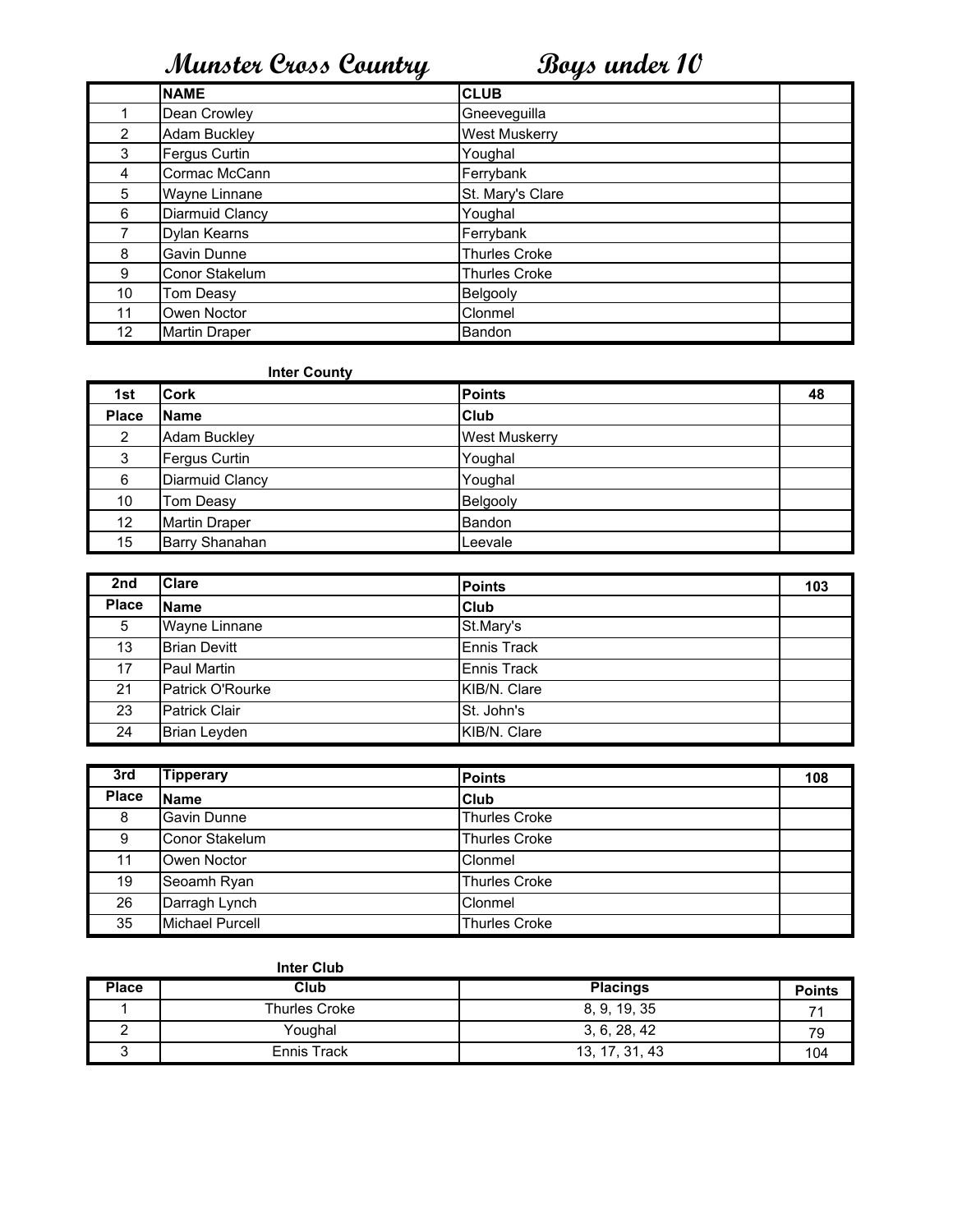|                | <b>Name</b>      | Club                 |  |
|----------------|------------------|----------------------|--|
|                | Laura Loughnane  | <b>Thurles Croke</b> |  |
| $\overline{2}$ | Megan O'Brien    | Clonmel              |  |
| 3              | Roisin Cleary    | Clonmel              |  |
| 4              | Ciara Cummins    | Moyne                |  |
| 5              | Aisling Everard  | Bandon               |  |
| 6              | Ciara Ryan       | Kilnaboy             |  |
|                | Tara O'Brien     | Midleton             |  |
| 8              | Vanessa Dineen   | Listowel             |  |
| 9              | Cliodhna Hegarty | Leevale              |  |
| 10             | Nicole Loghnane  | <b>Thurles Croke</b> |  |
| 11             | Caroline Dineen  | Gneeveguilla         |  |
| 12             | Roisin Considine | KIB/N. Clare         |  |

### **Inter County**

| 1st          | <b>Tipperary</b> | <b>Points</b>        | 38 |
|--------------|------------------|----------------------|----|
| <b>Place</b> | <b>Name</b>      | <b>Club</b>          |    |
|              | Laura Loughnane  | Thurles Croke        |    |
| 2            | Megan O'Brien    | Clonmel              |    |
| 3            | Roisin Cleary    | Clonmel              |    |
| 4            | Ciara Cummins    | Moyne                |    |
| 10           | Nicole Loghnane  | <b>Thurles Croke</b> |    |
| 18           | Bianca Ryan      | Tipp Town            |    |

| 2nd          | <b>Cork</b>            | <b>Points</b> | 78 |
|--------------|------------------------|---------------|----|
| <b>Place</b> | <b>Name</b>            | Club          |    |
| 5            | <b>Aisling Everard</b> | Bandon        |    |
|              | Tara O'Brien           | Midleton      |    |
| 9            | Cliodhna Hegarty       | Leevale       |    |
| 13           | Louise Shanahan        | Leevale       |    |
| 20           | Rebecca Walsh          | Glenbower     |    |
| 24           | Melissa Duggan         | Doheny        |    |

| 3rd          | <b>Clare</b>          | <b>Points</b> | 90 |
|--------------|-----------------------|---------------|----|
| <b>Place</b> | <b>Name</b>           | <b>Club</b>   |    |
| 6            | Ciara Ryan            | Kilnabov      |    |
| 12           | Roisin Considine      | KIB/N. Clare  |    |
| 14           | Rachel Clancy         | St. John's    |    |
| 17           | <b>Lily Guilfoyle</b> | Kilnaboy      |    |
| 19           | <b>Nollaig Blake</b>  | St. John's    |    |
| 22           | <b>Elaine Greene</b>  | St. John's    |    |

| <b>Place</b> | Club          | <b>Placings</b> | <b>Points</b> |
|--------------|---------------|-----------------|---------------|
|              | Clonmel       | 2, 3, 25, 28    | 58            |
|              | Thurles Croke | 1, 10, 26, 34   |               |
|              | St. John's    | 14, 19, 22, 2   | 82            |
|              |               |                 |               |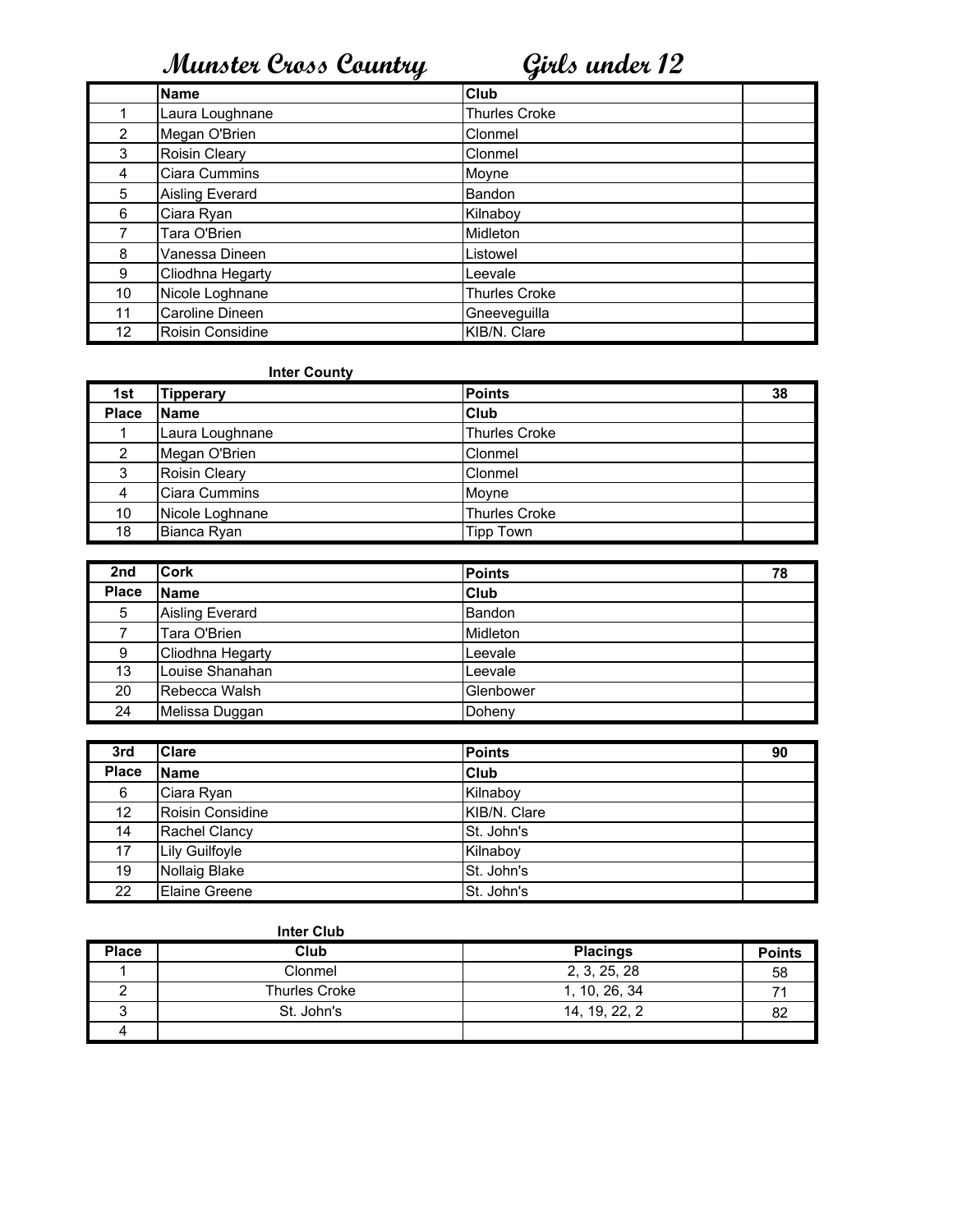|                | <b>Name</b>            | Club               |
|----------------|------------------------|--------------------|
|                | Dylan Sheehan          | Doreen             |
| $\overline{2}$ | Stephen Keane          | K.C.K.             |
| 3              | Michael Clancy         | St. John's         |
| 4              | David O'Keefe          | Gneeveguilla       |
| 5              | Michael Moloney        | Ennis Track        |
| 6              | Liam O'Connor          | Iveragh            |
|                | <b>Niall Keane</b>     | St. Cronan's       |
| 8              | Liam Casey             | Star of the Laune  |
| 9              | Adam Malone            | Youghal            |
| 10             | <b>Eimhin Courtney</b> | Ennis Track        |
| 11             | Patrick Chesser        | <b>Ennis Track</b> |
| 12             | Scott Brophy           | Emerald            |

### Inter County

| 1st          | <b>Clare</b>           | <b>Points</b>      | 53 |
|--------------|------------------------|--------------------|----|
| <b>Place</b> | <b>Name</b>            | <b>Club</b>        |    |
| 3            | <b>Miceal Clancy</b>   | St. John's         |    |
| 5            | Michael Moloney        | <b>Ennis Track</b> |    |
|              | Niall Keane            | St. Cronan's       |    |
| 10           | Eimhin Courtney        | Ennis Track        |    |
| 11           | <b>Patrick Chesser</b> | Ennis Track        |    |
| 17           | Pearse Lillis          | Kilmihil           |    |

| 2nd   | <b>Kerry</b>      | <b>Points</b>     | 82 |
|-------|-------------------|-------------------|----|
| Place | <b>Name</b>       | Club              |    |
| 4     | David O'Keefe     | Gneeveguilla      |    |
| 6     | Liam O'Connor     | Iveragh           |    |
| 8     | Liam Casey        | Star of the Laune |    |
| 16    | Kieran Lynch      | Lios Tuathail     |    |
| 19    | Jack Daly         | Iveragh           |    |
| 29    | Cillian O'Donovan | Iveragh           |    |

| <sub>2</sub> RD | <b>Waterford</b> | <b>Points</b>         | 119 |
|-----------------|------------------|-----------------------|-----|
| <b>Place</b>    | <b>Name</b>      | <b>Club</b>           |     |
| 2               | Stephen Keane    | K.C.K.                |     |
| 18              | Sean Curran      | <b>West Waterford</b> |     |
| 22              | Darragh Brenan   | Ferrybank             |     |
| 24              | Tholm Reddy      | <b>West Waterford</b> |     |
| 25              | Paul Murphy      | Ferrybank             |     |
| 28              | Aaron Whelan     | K.C.K.                |     |

| <b>Place</b> | Club          | <b>Placings</b> | <b>Points</b> |
|--------------|---------------|-----------------|---------------|
|              | Ennis Track   | 5, 10, 11, 31   | 57            |
|              | Thurles Croke | 14, 20, 26, 30  | 90            |
|              | Iveragh       | 6, 19, 29, 51   | 105           |
|              |               |                 |               |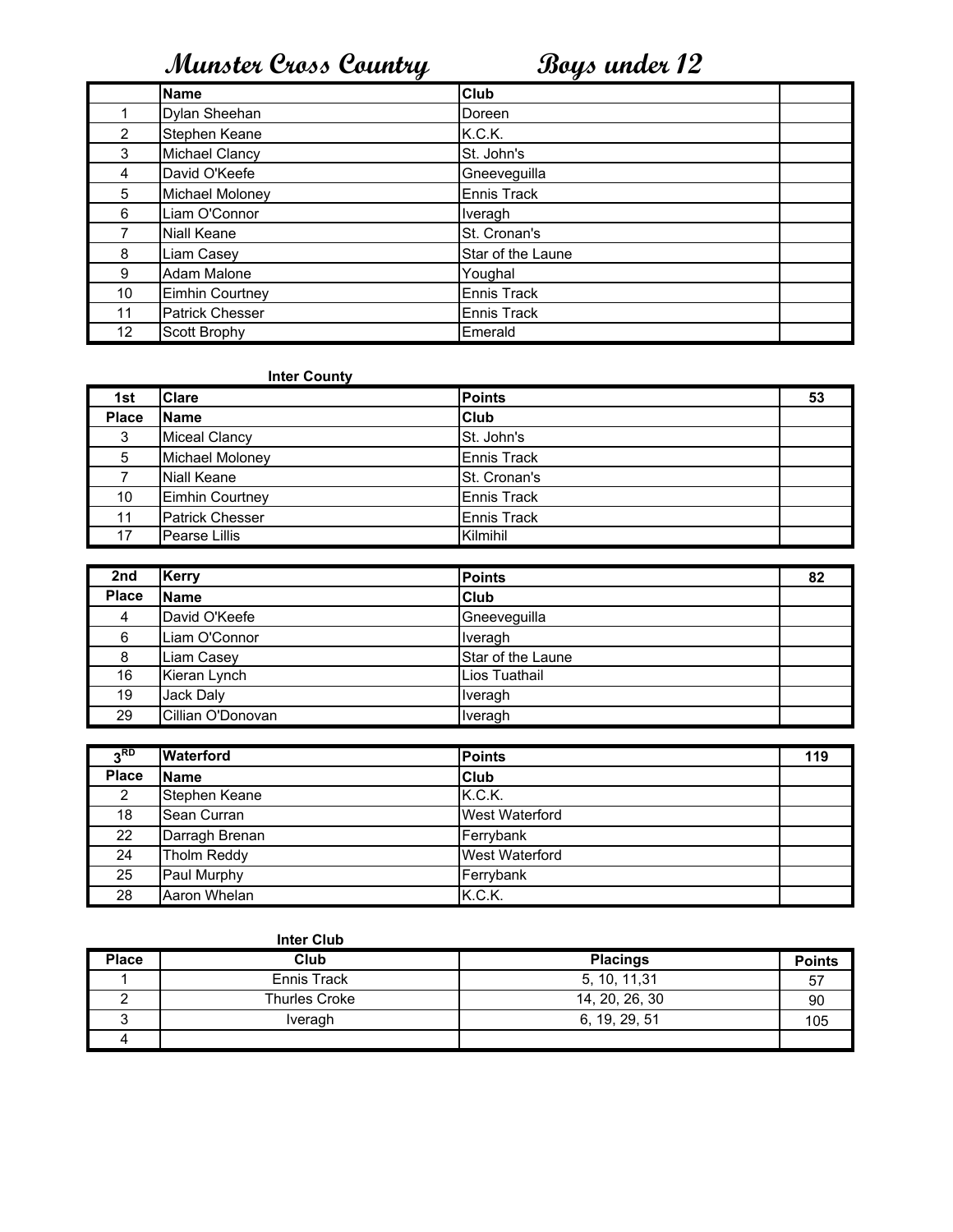|                 | <b>Name</b>           | Club                      |
|-----------------|-----------------------|---------------------------|
|                 | Amy O'Donoghue        | Emerald                   |
| 2               | Emer Kennedy          | <b>Thurles Croke</b>      |
| 3               | <b>Aisling Darcy</b>  | Ennis Track               |
| 4               | Niamh de hOra         | Faranfore MV              |
| 5               | Kate Veale            | <b>West Waterford</b>     |
| 6               | <b>Blaithin Lynch</b> | Midleton                  |
|                 | Roisin O'Looney       | Kilmihil                  |
| 8               | Jessica Sheehan       | <b>Riverstick</b>         |
| 9               | Niamh Markham         | St. Mary's Clare          |
| 10              | <b>Emer Foley</b>     | Gneeveguilla              |
| 11              | Claire O'Brien        | <b>Blarney Inniscarra</b> |
| 12 <sub>2</sub> | Carol Berkerry        | Newport                   |

## Inter County

| 1st          | Clare                | <b>Points</b>    | 70 |
|--------------|----------------------|------------------|----|
| <b>Place</b> | <b>Name</b>          | <b>Club</b>      |    |
| 2<br>J       | <b>Aisling Darcy</b> | Ennis track      |    |
|              | Roisin O'Looney      | Kilmihil         |    |
| 9            | Niamh Markham        | St. Mary's Clare |    |
| 14           | Laura Egan           | Kilmihil         |    |
| 17           | Shauna Harvey        | St. John's       |    |
| 20           | Orla Flanagan        | KIB/N. Clare     |    |

| 2nd          | <b>Cork</b>           | <b>Points</b>             | 83 |
|--------------|-----------------------|---------------------------|----|
| <b>Place</b> | <b>Name</b>           | Club                      |    |
| 6            | <b>Blaithin Lynch</b> | Midleton                  |    |
|              | Jessica Sheehan       | <b>Riverstick</b>         |    |
|              | Claire O'Brien        | <b>Blarnev Inniscarra</b> |    |
| 13           | Helena Noonan         | Grange Fermoy             |    |
| 18           | Grainne Moynihan      | <b>West Muskerry</b>      |    |
| 27           | Una O'Mahonev         | <b>Blarney Inniscarra</b> |    |

| 3rd          | <b>Limerick</b>      | <b>Points</b> | 146 |
|--------------|----------------------|---------------|-----|
| <b>Place</b> | <b>Name</b>          | Club          |     |
|              | Amy O'Donoghue       | Emerald       |     |
| 19           | Ann Kennedy          | Emerald       |     |
| 22           | Aisling Croke        | Dooneen       |     |
| 28           | Kerri Dillon         | St.Mary's     |     |
| 35           | <b>Bronagh Cooke</b> | Dooneen       |     |
| 41           | Fiona Holmes         | <b>Bilboa</b> |     |

| <b>Place</b> | Club          | <b>Placings</b> | <b>Points</b> |
|--------------|---------------|-----------------|---------------|
|              | Thurles Croke | 2, 29, 33, 36   | 100           |
|              | Gneeveguilla  | 10.25.32.43     | 110           |
|              | St. John's    | 17.21.23.62     | 123           |
|              |               |                 |               |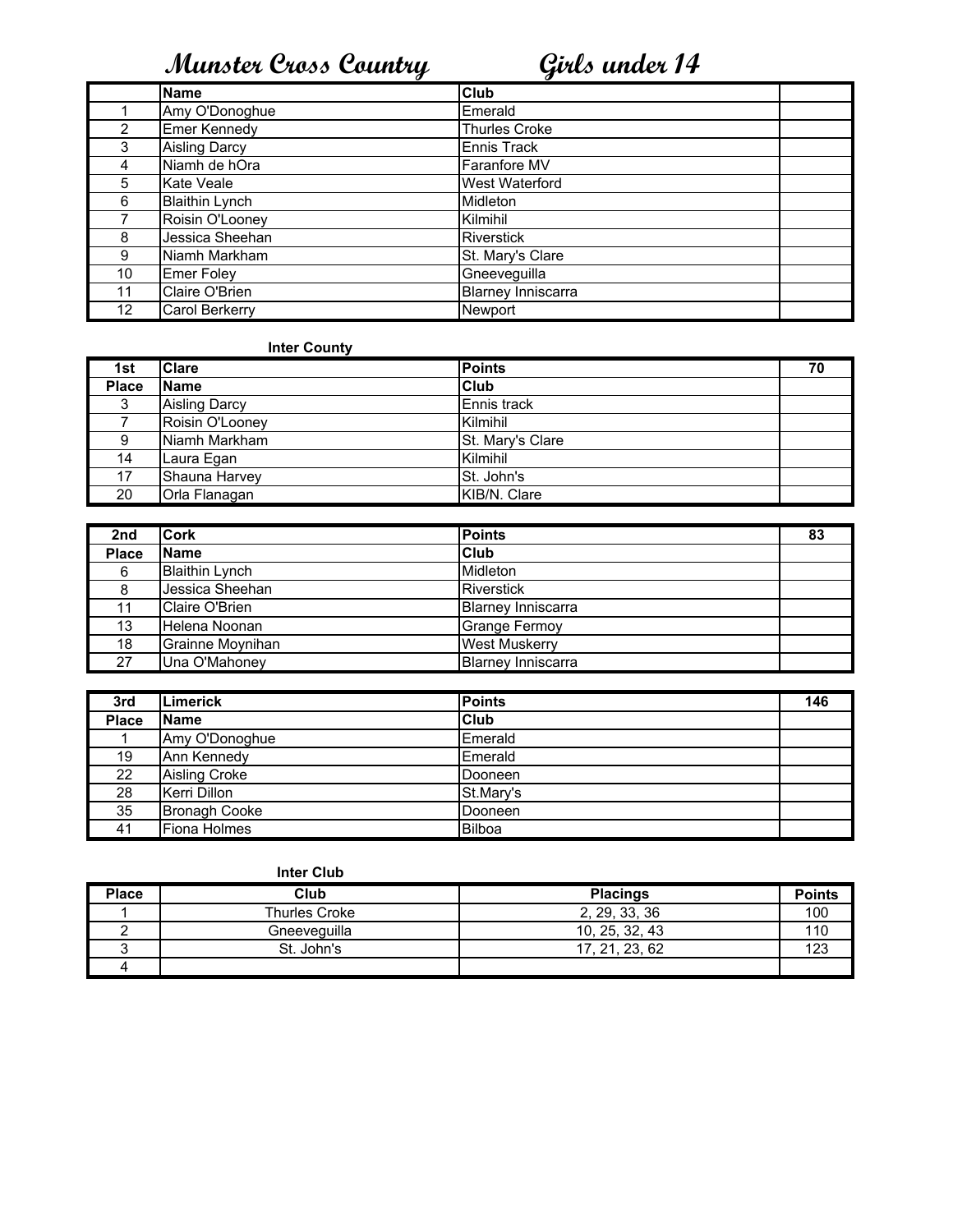|                 | <b>Name</b>         | <b>Club</b>    |
|-----------------|---------------------|----------------|
|                 | Damien Burke        | Kilmihil       |
| 2               | <b>Edward Hynes</b> | Templemore     |
| 3               | Sean Tobin          | Clonmel        |
| 4               | Declan Mullane      | St. Mary's LK  |
| 5               | Ben Kiely           | Ferrybank      |
| 6               | Ruari Mitchell      | K.C.K.         |
|                 | Eoin O'Donnell      | St. Mary's LK  |
| 8               | Conor Cleary        | KIB/N. Clare   |
| 9               | Con Berkerry        | <b>Bilboa</b>  |
| 10              | Isaac Rae           | Ennis Track    |
| 11              | David Early         | West Waterford |
| 12 <sup>2</sup> | Michael Carey       | Clonmel        |

### **Inter County**

| 1st             | <b>Tipperary</b>     | <b>Points</b>        | 67 |
|-----------------|----------------------|----------------------|----|
| <b>Place</b>    | <b>Name</b>          | Club                 |    |
| 2               | <b>Edward Hynes</b>  | Templemore           |    |
| 3               | Sean Tobin           | Clonmel              |    |
| 12 <sup>°</sup> | <b>Michael Carey</b> | Clonmel              |    |
| 14              | James Murphy         | Clonmel              |    |
| 17              | Paul Shanahan        | <b>Thurles Croke</b> |    |
| 19              | Seamus Hogan         | Nenagh               |    |

| 2nd          | <b>Clare</b>        | <b>Points</b> | 89 |
|--------------|---------------------|---------------|----|
| <b>Place</b> | <b>Name</b>         | Club          |    |
|              | Damien Burke        | Kilmihil      |    |
| 8            | <b>Conor Cleary</b> | KIB/N. Clare  |    |
| 10           | <b>Isaac Rae</b>    | Ennis Track   |    |
| 20           | Cian O'Brien        | Marian        |    |
| 24           | lan Slobody         | Kilmihil      |    |
| 26           | Kevin O'Looney      | Kilmihil      |    |

| 3rd          | <b>Limerick</b>     | <b>Points</b> | 97 |
|--------------|---------------------|---------------|----|
| <b>Place</b> | <b>Name</b>         | <b>Club</b>   |    |
| 4            | Declan Mullane      | St. Mary's LK |    |
|              | Eoin O'Donnell      | St. Mary's LK |    |
| 9            | Con Berkerry        | Bilboa        |    |
| 22           | Darren Jones        | St. Mary's LK |    |
| 27           | Ciaran English      | St. Mary's LK |    |
| 28           | <b>Martin Roche</b> | St. Mary's LK |    |

| <b>Place</b> | Club       | <b>Placings</b> | <b>Points</b> |
|--------------|------------|-----------------|---------------|
|              | St. Mary's | 4, 7, 22, 27    | 60            |
|              | Clonmel    | 3, 12, 14, 32   | 61            |
|              | Kilmihil   | 1, 24, 26, 37   | 88            |
|              |            |                 |               |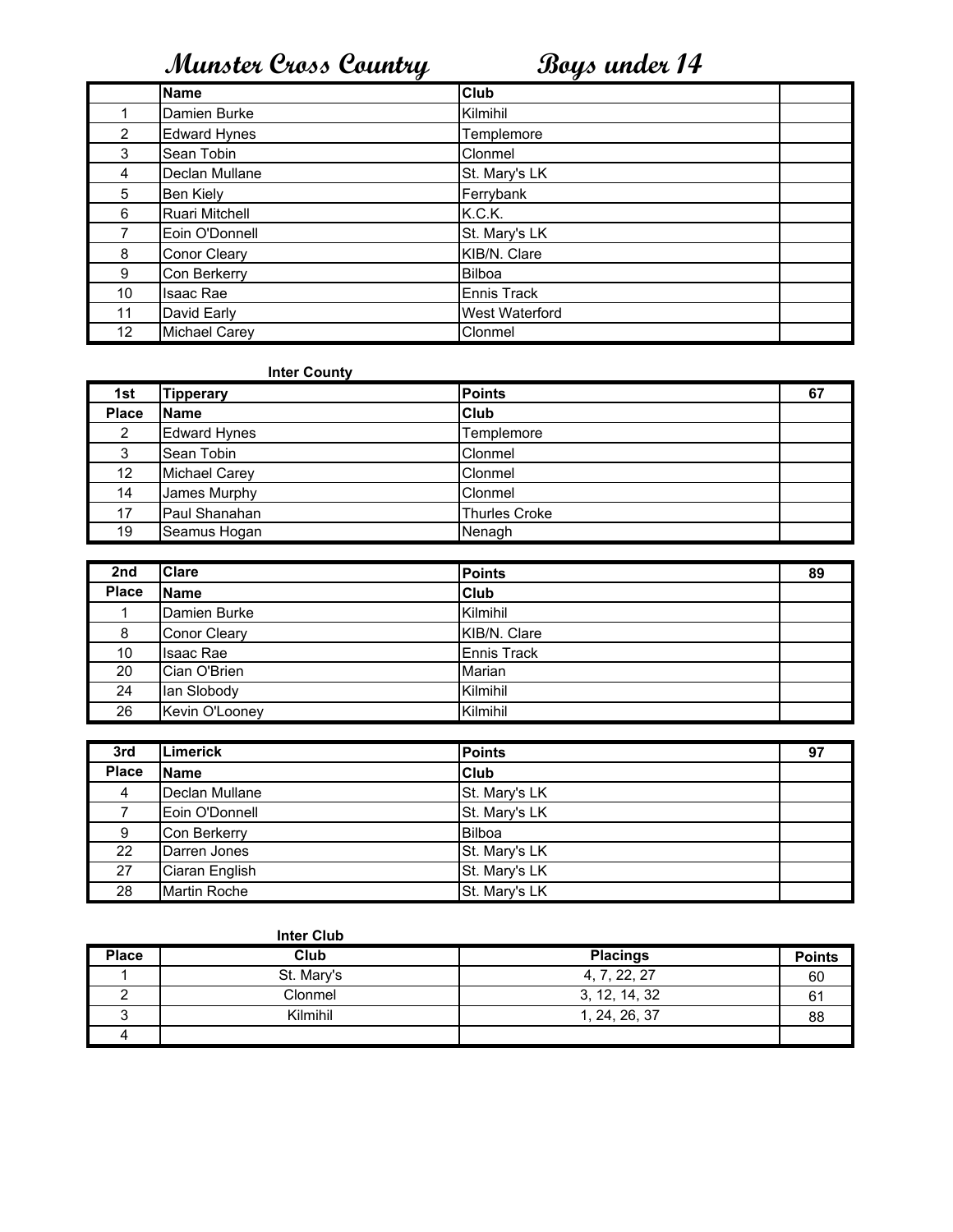|    | <b>Name</b>              | Club                      |  |
|----|--------------------------|---------------------------|--|
|    | Cliodhna Galwey          | Liscarroll                |  |
| 2  | Shannon Ryan             | Dooneen                   |  |
| 3  | Jessica Neville          | <b>Blarney Inniscarra</b> |  |
| 4  | <b>Christine Neville</b> | <b>Blarney Inniscarra</b> |  |
| 5  | Louise Woods             | St. Cronan's              |  |
| 6  | Katie Cahill             | St. Cronan's              |  |
|    | Mary Fitzgerald          | An Riocht                 |  |
| 8  | Orla Farmer              | Midleton                  |  |
| 9  | Alana Allen              | <b>Riverstick Kinsale</b> |  |
| 10 | Serena Moloney           | Thurles coke              |  |
| 11 | Marita Moloney           | Moycarkey                 |  |
| 12 | Lisa Loughnane           | St. Cronan's              |  |

### **Inter County**

| 1st          | <b>Cork</b>              | <b>Points</b>             | 39 |
|--------------|--------------------------|---------------------------|----|
| <b>Place</b> | <b>Name</b>              | Club                      |    |
|              | Cliodhna Galwey          | Liscarroll                |    |
| 3            | Jessica Neville          | <b>Blarney Inniscarra</b> |    |
| 4            | <b>Christine Neville</b> | <b>Blarney Inniscarra</b> |    |
| 8            | <b>Orla Farmer</b>       | Midleton                  |    |
| 9            | Alana Allen              | <b>Riverstick Kinsale</b> |    |
| 14           | Vivienne Maher           | <b>Riverstick Kinsale</b> |    |

| 2nd          | <b>Clare</b>       | <b>Points</b>       | 88 |
|--------------|--------------------|---------------------|----|
| <b>Place</b> | <b>Name</b>        | Club                |    |
| 5            | Louise Woods       | <b>St. Cronan's</b> |    |
| 6            | Katie Cahill       | <b>St. Cronan's</b> |    |
| 12           | Lisa Loughnane     | <b>St. Cronan's</b> |    |
| 15           | Niamh Dunnellon    | Kilmihil            |    |
| 19           | Caitriona Hennessy | Marian              |    |
| 31           | Niamh O'Loughlin   | Kilnaboy            |    |

| 3rd          | <b>Tipperary</b>    | <b>Points</b>        | 91 |
|--------------|---------------------|----------------------|----|
| <b>Place</b> | <b>Name</b>         | <b>Club</b>          |    |
| 10           | Serena Moloney      | <b>Thurles Croke</b> |    |
| 11           | Marita Moloney      | Moycarkey            |    |
| 13           | Ann Marie Hayes     | Moycarkey            |    |
| 16           | Fiona Doyle         | Clonmel              |    |
| 18           | Sarah Berkerry      | Newport              |    |
| 23           | Margaret Mary Grace | Nenagh Olympic       |    |

| <b>Place</b> | Club                      | <b>Placings</b> | <b>Points</b> |
|--------------|---------------------------|-----------------|---------------|
|              | St. Cronan's              | 5, 6, 12, 35    | 58            |
|              | <b>Blarney Inniscarra</b> | 3, 4, 30, 34    |               |
|              | West Waterford            | 22, 26, 37, 42  | 107           |
|              |                           |                 |               |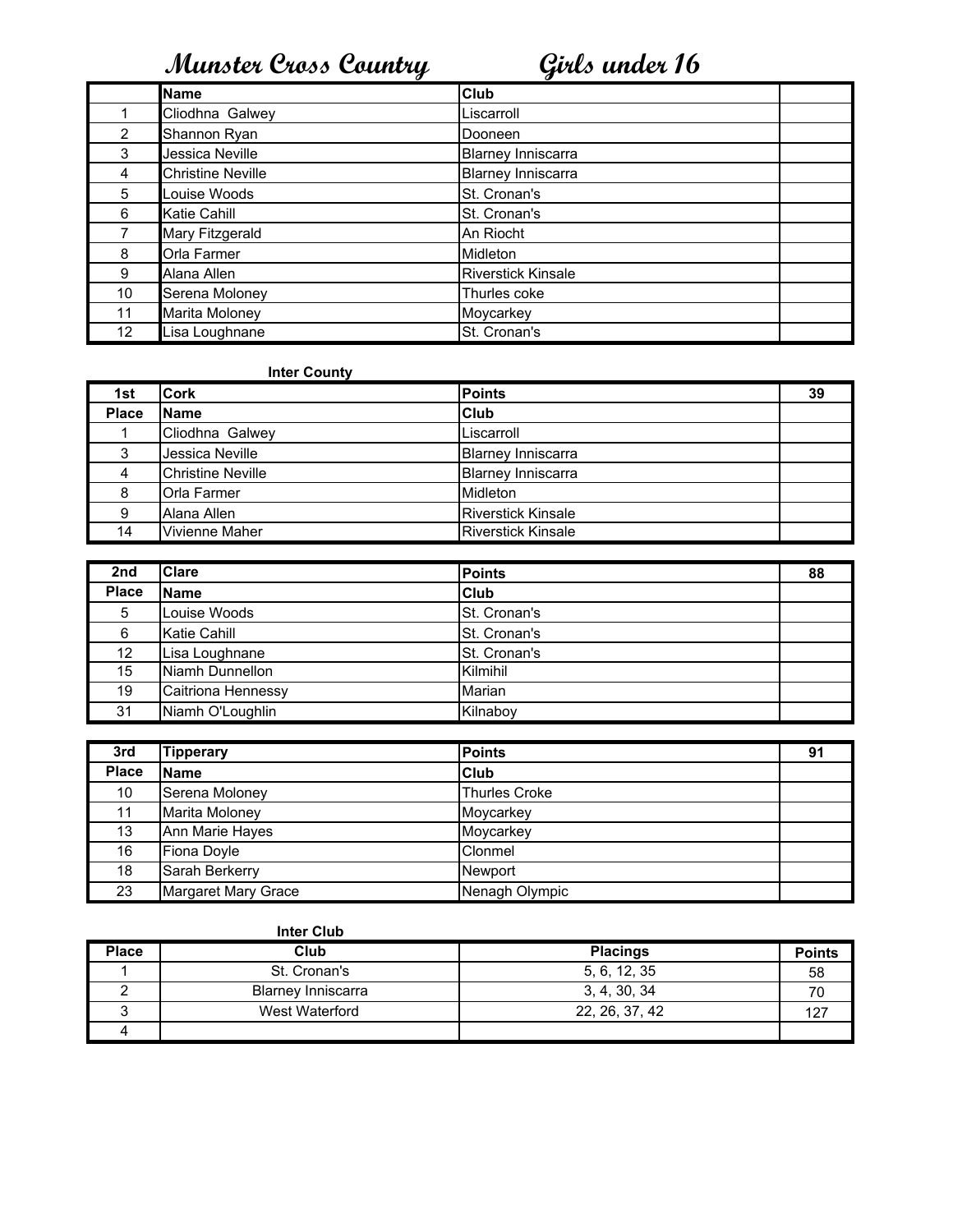|                 | <b>Name</b>           | <b>Club</b>           |  |
|-----------------|-----------------------|-----------------------|--|
|                 | Shane Quinn           | Ferrybank             |  |
| 2               | Liam Markham          | Ennis Track           |  |
| 3               | Christopher O'Brien   | <b>Thurles Croke</b>  |  |
| 4               | John Harrington       | Bantry                |  |
| 5               | Patrick Coleman       | Togher                |  |
| 6               | Dean Cronin           | <b>BIAC</b>           |  |
|                 | Daniel McCarthy       | <b>West Waterford</b> |  |
| 8               | Michael Kennedy       | Emerald               |  |
| 9               | Michael O'Sullivan    | <b>West Muskerry</b>  |  |
| 10              | <b>Daniel Mullins</b> | Bantry                |  |
| 11              | Darragh Chesser       | Ennis Track           |  |
| 12 <sub>2</sub> | <b>Patrick Hughes</b> | <b>Thurles Croke</b>  |  |

### Inter County

| 1st          | <b>Cork</b>            | <b>Points</b>        | 47 |
|--------------|------------------------|----------------------|----|
| <b>Place</b> | <b>Name</b>            | Club                 |    |
| 4            | John Harrington        | Bantry               |    |
| 5            | <b>Patrick Coleman</b> | Togher               |    |
| 6            | Dean Cronin            | <b>BIAC</b>          |    |
| 9            | Michael O'Sullivan     | <b>West Muskerry</b> |    |
| 10           | <b>Daniel Mullins</b>  | Bantry               |    |
| 13           | Peter Hanrahan         | Togher               |    |

| 2nd          | <b>Clare</b>         | <b>Points</b>      | 95 |
|--------------|----------------------|--------------------|----|
| <b>Place</b> | <b>Name</b>          | Club               |    |
| 2            | Liam Markham         | Ennis Track        |    |
| 11           | Darragh Chesser      | Ennis Track        |    |
| 15           | <b>Gerard Browne</b> | <b>Ennis Track</b> |    |
| 20           | Aidan Kearney        | Ennis Track        |    |
| 22           | Pol O'Conghaile      | Marian             |    |
| 25           | Eoin Brew            | St. John's         |    |

| 3rd          | <b>Waterford</b>     | <b>Points</b>         | 117 |
|--------------|----------------------|-----------------------|-----|
| <b>Place</b> | <b>Name</b>          | Club                  |     |
|              | Shane Quinn          | Ferrybank             |     |
|              | Daniel McCarthy      | West Waterford        |     |
| 18           | Joe Conway           | West Waterford        |     |
| 19           | <b>Gary Cantwell</b> | K.C.K.                |     |
| 33           | Jim Curran           | <b>West Waterford</b> |     |
| 39           | Tom Curran           | <b>West Waterford</b> |     |

| <b>Place</b> | Club           | <b>Placings</b> | <b>Points</b> |
|--------------|----------------|-----------------|---------------|
|              | Ennis track    | 2, 11, 15, 20   | 48            |
|              | Togher         | 5, 13, 16, 21   | 55            |
|              | West Waterford | 7, 18, 33, 39   | 97            |
|              |                |                 |               |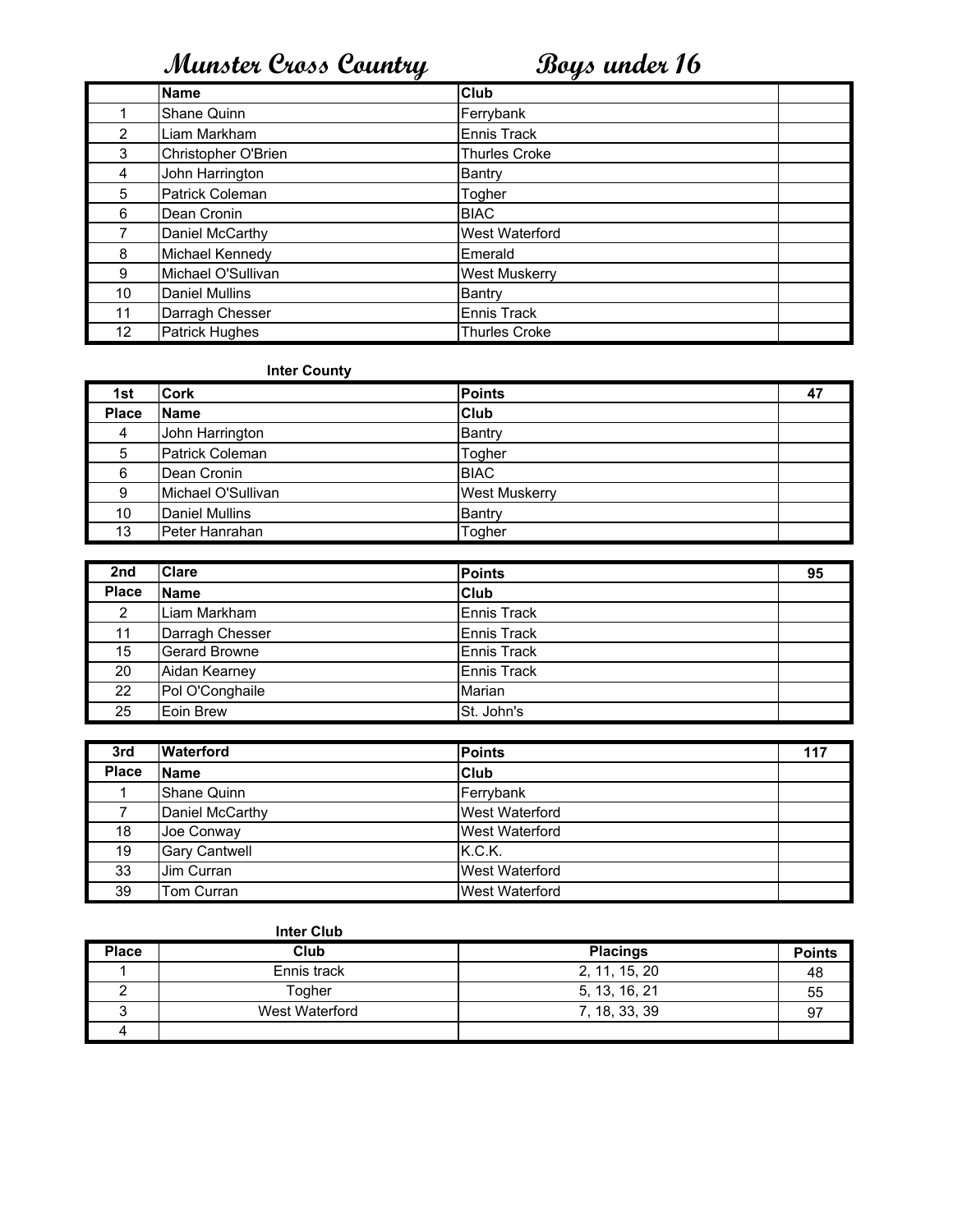|                 | <b>NAME</b>         | <b>CLUB</b>           |
|-----------------|---------------------|-----------------------|
|                 | Lorraine McCarthy   | Ferrybank             |
| 2               | <b>Emer Tangney</b> | Spa Muckross          |
| 3               | Ciara Cronin        | Ferrybank             |
| 4               | Claire Madigan      | St. John's            |
| 5               | <b>Beth Walsh</b>   | Ferrybank             |
| 6               | Elma Nugent         | <b>West Waterford</b> |
|                 | Laura Behan         | K.C.K.                |
| 8               | <b>Kitty Walsh</b>  | Ferrybank             |
| 9               | Siobhan Delaney     | Ferrybank             |
| 10              |                     |                       |
| 11              | Jenny Hurley        | West Waterford        |
| 12 <sup>°</sup> | Kathleen Madigan    | Faranfore             |

## Inter County

| 1st          | <b>Waterford</b>   | <b>Points</b>         | 35 |
|--------------|--------------------|-----------------------|----|
| <b>Place</b> | <b>Name</b>        | <b>Club</b>           |    |
|              | Lorraine McCarthy  | Ferrybank             |    |
| دت           | Ciara Cronin       | Ferrybank             |    |
| 5            | <b>Beth Walsh</b>  | Ferrybank             |    |
|              | Laura Behan        | K.C.K.                |    |
|              | <b>Kitty Walsh</b> | Ferrybank             |    |
|              | Jenny Hurley       | <b>West Waterford</b> |    |

| 2nd          | <b>Limerick</b>   | <b>Points</b> | 125 |
|--------------|-------------------|---------------|-----|
| <b>Place</b> | <b>Name</b>       | <b>Club</b>   |     |
| 15           | Ciara Barrett     | Dooneen       |     |
| 17           | Maura O'Dea       | <b>Bilboa</b> |     |
| 18           | <b>Becky Hand</b> | Dooneen       |     |
| 20           | Sinead Holmes     | <b>Bilboa</b> |     |
| 23           | Kate Been         | Dooneen       |     |
| 32           | Niamh Berkerry    | <b>Bilboa</b> |     |

|                   |             | Points<br>Club |  |
|-------------------|-------------|----------------|--|
| $rac{3rd}{Place}$ | <b>Name</b> |                |  |
|                   |             |                |  |
|                   |             |                |  |
|                   |             |                |  |
|                   |             |                |  |
|                   |             |                |  |
|                   |             |                |  |

|              | <b>Inter Club</b> |                 |               |
|--------------|-------------------|-----------------|---------------|
| <b>PLACE</b> | <b>CLUB</b>       | <b>PLACINGS</b> | <b>Points</b> |
|              | Ferrybank         | 1, 3, 5, 8      |               |
|              | West Waterford    | 6, 11, 26, 28   |               |
|              |                   |                 |               |
|              |                   |                 |               |